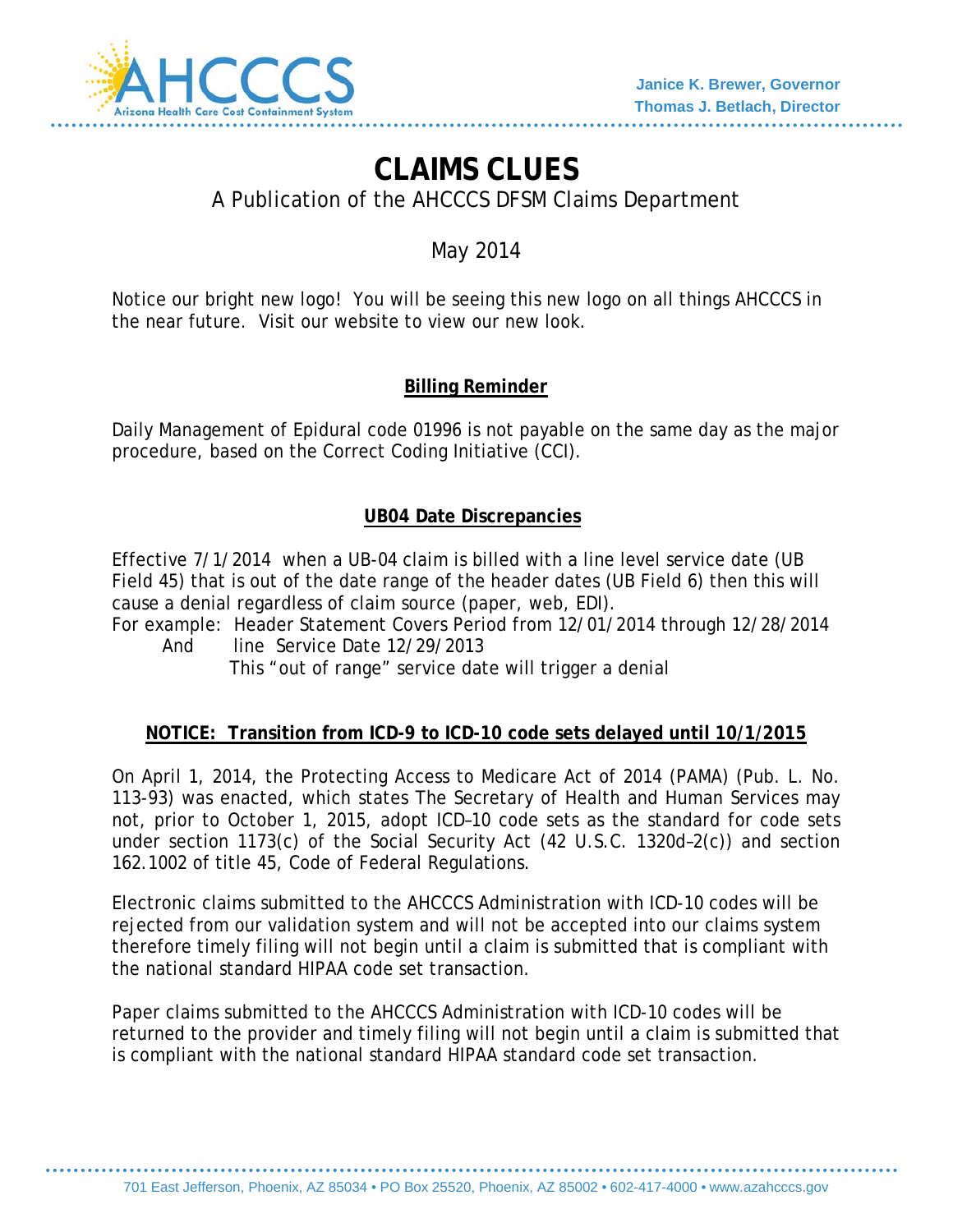## **New ADA 2012 Version**

The American Dental Association (ADA) has updated their claim form on version 2012. AHCCCS will begin accepting the new form effective 6/1/2014 with a transition period through 7/3114, accepting both the new and the older 2006 version form. Effective 8/1/2014 AHCCCS will only accept the new ADA 2012 form and will return claims submitted on the old form.

## **PERM 2014 CYCLE "Save the Date"**

The webinar/conference call dates are fast approaching.

The following is your invitation to the CMS provider education webinar/conference calls. We encourage all of our AHCCCS providers to take part in one of the scheduled sessions to help prepare for the coming PERM audit. Remember: your involvement is critical in the success of the audit.

## **Cycle 3 States:**

Alaska, **Arizona**, District of Columbia, Florida, Hawaii, Indiana, Iowa, Louisiana, Maine, Mississippi, Montana, Nevada, New York, Oregon, South Dakota, Texas, Washington

## **PERM Cycle 3 Provider Education Webinar/Conference Calls**

The Centers for Medicare & Medicaid Services (CMS) will host four Payment Error Rate Measurement (PERM) provider education webinar/conference calls during Cycle 3 (2014). The purpose is to provide opportunities for the providers of the Medicaid and Children's Health Insurance Program (CHIP) communities to enhance their understanding of specific Provider responsibilities during the PERM.

The PERM program is designed to measure improper payments in the Medicaid and CHIP programs, as required by the Improper Payments Information Act (IPIA) of 2002 (amended in 2010 by the Improper Payments Elimination and Recovery Improvement Act or IPERA, and the Improper Payments Elimination and Recovery Improvement Act of 2012 IPERIA).

Webinar/Conference call participants will learn from presentations that feature;

- The PERM process and provider responsibilities during a PERM review
- Recent trends, frequent mistakes and, best practices
- The Electronic Submission of Medical Documentation, esMD program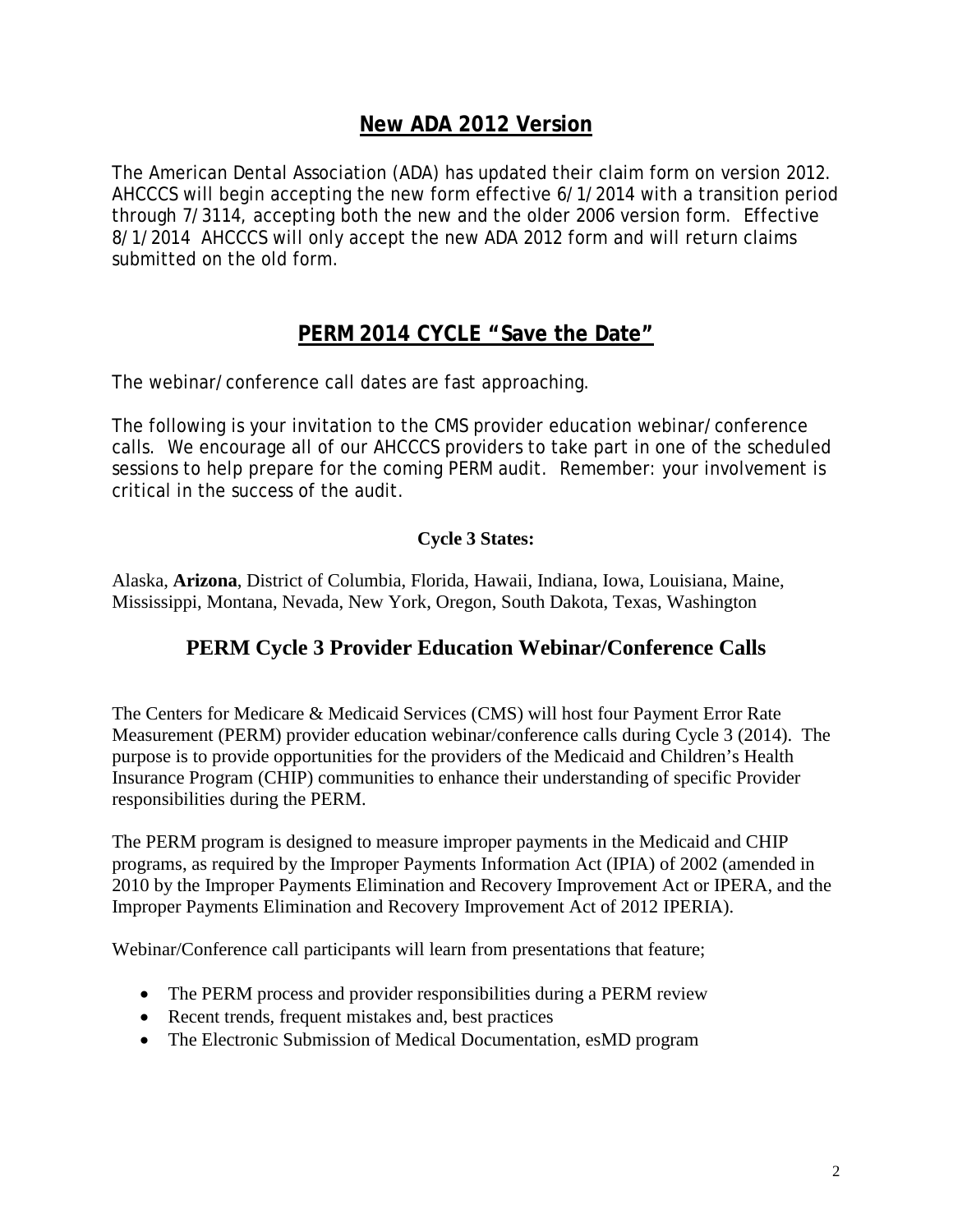The presentations will be repeated for each session. You will have the opportunity to ask questions live through the conference lines, via the webinar, and through the dedicated PERM Provider email address at; [PERMProviders@cms.hhs.gov](mailto:PERMProviders@cms.hhs.gov) .

#### **Presentation materials and participant call in information will be posted as downloads on the "Providers" tab of the PERM website at;**

[http://www.cms.gov/Research-Statistics-Data-and-Systems/Monitoring-Programs/Medicare-](http://www.cms.gov/Research-Statistics-Data-and-Systems/Monitoring-Programs/Medicare-FFS-Compliance-Programs/PERM/Providers.html)[FFS-Compliance-Programs/PERM/Providers.html](http://www.cms.gov/Research-Statistics-Data-and-Systems/Monitoring-Programs/Medicare-FFS-Compliance-Programs/PERM/Providers.html)

**The Webinars are being presented on the Adobe Connect Pro platform. To test your connection in advance,** 

**launch:** [https://webinar.cms.hhs.gov/common/help/en/support/meeting\\_test.htm](https://webinar.cms.hhs.gov/common/help/en/support/meeting_test.htm)

## **Tuesday, June 10, 2014 3:00-4:00pm ET**

The two step audio/ webinar process is;

1. **Audio:** Login to: <https://cms.webex.com/cms/j.php?J=992454311> the call-in#/meeting

ID/access code will display on your screen (keep this open) when you dial in.

2. **Webinar:** In a separate window, login

to;<https://webinar.cms.hhs.gov/perm2014cycle3web/> to access the webinar.

## **Thursday June 26, 2014 3:00-4:00pm ET**

The two step audio/ webinar process is;

- 1. **Audio:** Login to: <https://cms.webex.com/cms/j.php?J=998353879> the call-in#/meeting ID/access code will display on your screen (keep this open) when you dial in.
- 2. **Webinar:** In a separate window, login

to;<https://webinar.cms.hhs.gov/perm2014cycle3web/> to access the webinar.

## **Wednesday, July 16, 2014, 3:00-4:00pm ET**

The two step audio/ webinar process is;

- 1. **Audio:** Login to: <https://cms.webex.com/cms/j.php?J=997166126> the call-in#/meeting ID/access code will display on your screen (keep this open) when you dial in.
- 2. **Webinar:** In a separate window, login to;<https://webinar.cms.hhs.gov/perm2014cycle3web/> to access the webinar.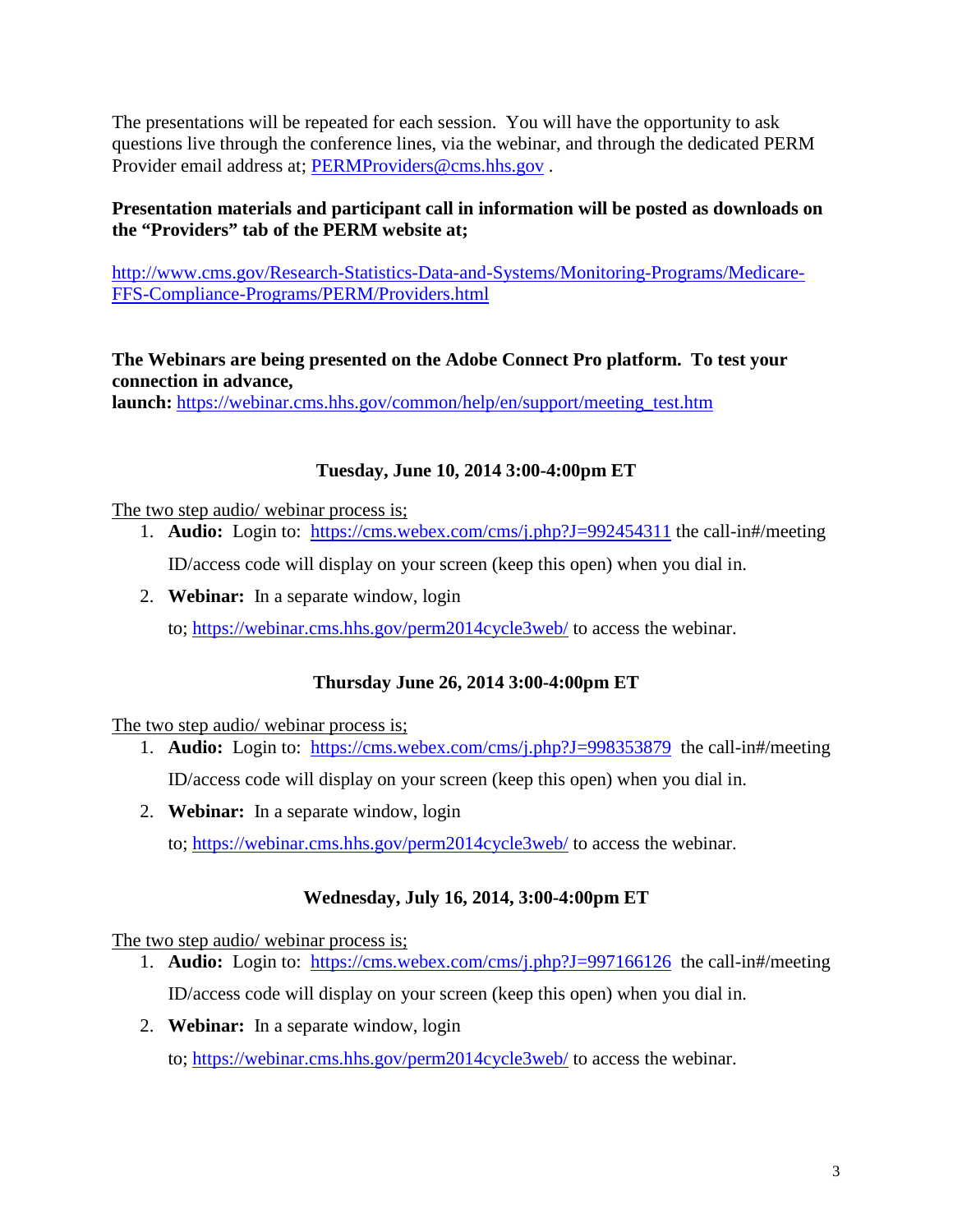#### **Wednesday, July 30, 2014, 3:00-4:00pm ET**

The two step audio/ webinar process is;

- 1. **Audio:** Login to <https://cms.webex.com/cms/j.php?J=991531095> the call-in#/meeting ID/access code will display on your screen (keep this open) when you dial in.
- 2. **Webinar:** In a separate window, login

to;<https://webinar.cms.hhs.gov/perm2014cycle3web/> to access the webinar.

CMS encourages all participants to submit questions not addressed in the session to our dedicated PERM Provider email address at; [PERMProviders@cms.hhs.gov](mailto:PERMProviders@cms.hhs.gov) or, you may also contact **your** State PERM Representatives with any questions and for information about education and training in your state.

Please check the CMS Website and PERM Provider's page regularly for helpful education materials, FAQs, and updates at [http://www.cms.gov/PERM/.](http://www.cms.gov/PERM/)

#### **Monthly NEMT Quality Audits**

Audits of November and December 2013 NEMT claims showed slight improvement in the error rate as compared to October and September claim audits.

Overpaid error rate:

| September | 17% |
|-----------|-----|
| October   | 15% |
| November  | 17% |
| December  | 11% |

For the November and December audits, the categories with the most overpayment errors are:

- no Prior Authorization when required
- incomplete or incorrect trip report (usually odometer reading)
- trip report attached does not match claim

The Quality audits will be continued for 2014 claims.

Reminder: the –TN modifier is *not* appropriate to bill when the transport *originates* in the Phoenix or Tucson metro area. Whether round trip or one way, the location where you *first* pick up the recipient will determine if the –TN modifier is to be billed or not. The –TN modifier indicates that the transport began in a rural area.